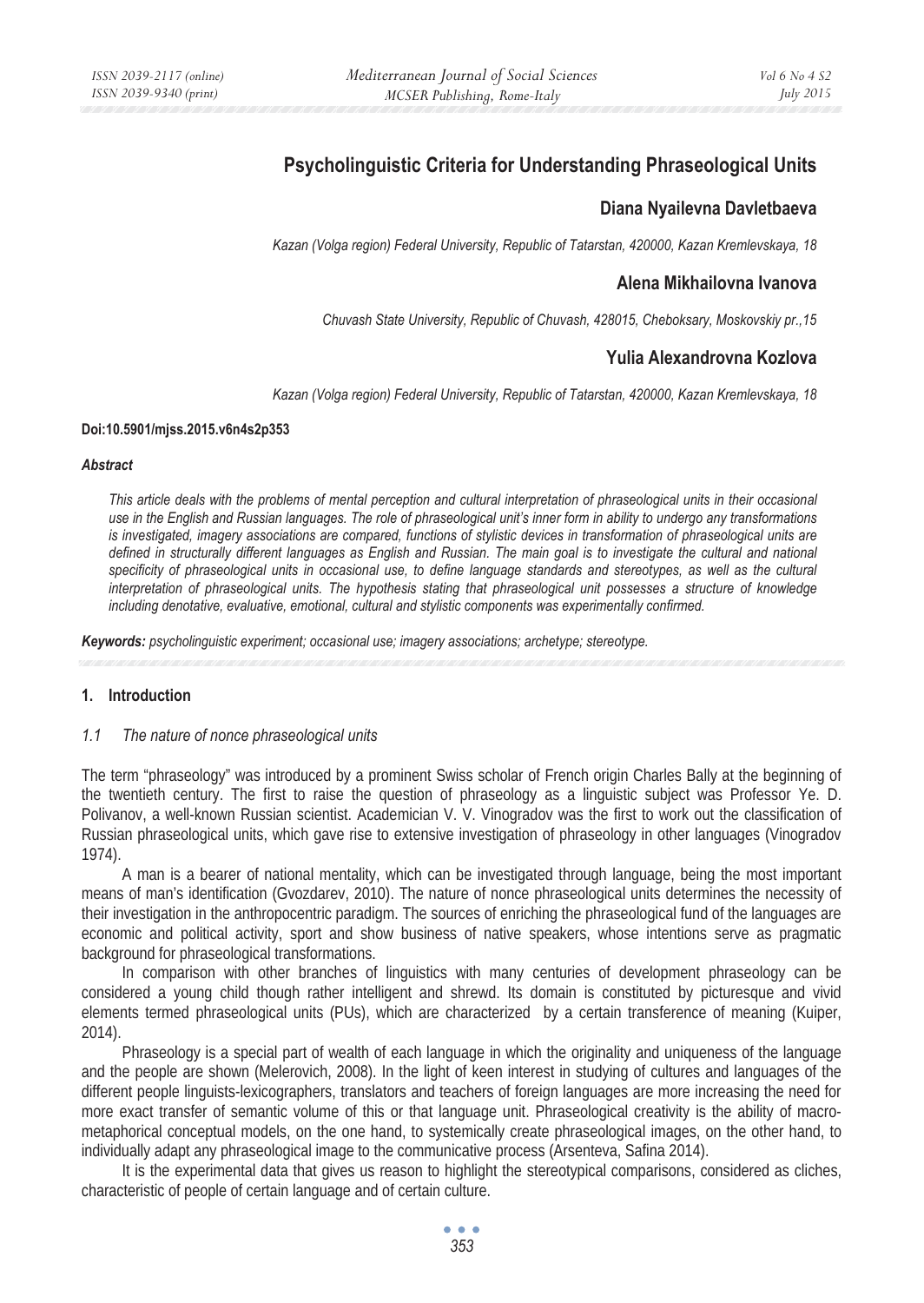| ISSN 2039-2117 (online) | Mediterranean Journal of Social Sciences | Vol 6 No 4 S2    |
|-------------------------|------------------------------------------|------------------|
| ISSN 2039-9340 (print)  | MCSER Publishing, Rome-Italy             | <i>July 2015</i> |

When we have objective data about typical and stereotypical comparisons, we can understand the ontology and mechanisms of their functioning in a language or a text (Khalikova, 2004).

#### *1.2 Idioms in the works of European and Russian linguists*

Questions relating to the functioning of phraseological units in a non-standard form in various discourses were considered in the works of Russian scientists as Kunin A. (Kunin, 1996), Mokienko V. (Mokienko, 1995), Alefirenko N., (Alefirenko, 2004), Shadrin N. (Shadrin, 1991), Molotkov A. (Molotkov, 1977), Ryzhkina E. (Ryzhkina, 2003), Boldyrev N. (Boldyrev, 2007), Bondarenko V. (Bondarenko, 2012) and others. There was identified the community of transformation processes occurring in different languages, the universality and system changes of phraseological units in speech, the nature of occasional changes of language units and its attitude with contextual environment.

The study of occasional features of phraseological units was carried out in the framework of functional and stylistic approaches, where the emphasis was given to the identification of the stylistic role of phraseological units in individual style of different authors like in the works of English poets and writers as Byron, Chaucer, Dickens and others.

Scientists are investigating psycholinguistic mechanisms of author's creation and transformation of phraseological units, its methods and techniques, revealing the peculiarities of semantic content in a literary text.

Scientist Andras Balint defines an idiom as "phraseological unit when the whole meaning can not be singled out of its separate meanings of components" (Balint, 1969). Thus he excludes from consideration of idiomaticity all what is called lexemic idioms. In the field of investigating the idioms, the first place takes semantics, then lexicography and only then goes syntax.

The representative of the Prague linguistic school F. Cermak considers that "the peculiarity feature of each idiom is any anomaly, at least one of its components if we touch it paradigmatic and syntagmatic aspects" (Cermak, 1991).

B. Frazer offers a rather original and reasonable interpretation of an idiom from the transformational production point of view (Frazer, 1968). He states that idioms, which are classified in seven levels of "freezing", usually symbolize author's dialect and, thus, should be recognized as universally valid. This position is quite clear and includes an idiomatic analysis of all parameters.

Thus, in the Western linguistics phraseological unit is considered to be as a unique and fixed combination of at least two elements, some of which do not operate in other situations but act in very limited number.

Taking into account the existence of a common word-building base, we are able to explore the material from different perspectives, to identify its similarities and differences by establishing the degree of coincidence of semantic processes in the formation of phraseological units in the English and Russian languages.

### *1.3 Psycholinguistic experiment as a relevance evaluation and semantics identification of a phraseological transform*

Series of psycholinguistic experiments intending to find out the specific nature of nonce phrases conceptualization in phraseology (347 questionnaires, more than 1,7 thousand reactions), and also intending to investigate the process of perception of phraseological transforms, were carried out in Russia and England from 2007 to 2014.

The form of the psycholinguistic experiment was written and individual. Restriction of phraseological transforms in experimental list (30 units) to illustrate the main points of the research (verbal nature of a phraseological sign, symmetry of form and meaning, established as a result of a phraseological transformation) was held according to the principle of semiotic models variety. These models differ in their degree of standardization and functional load, caused by creation the effect of language sign arbitrariness, stimulating the recipients to use the semiotic code and cognitive models of a language.

### *1.4 The hypothesis of the experiment*

The hypothesis of the experiment can be stated in the following way: the mechanisms of cognitive processing of figurative base of a phraseological unit work simultaneously, as they are responsible for different aspects of nonce phraseological unit meaning. Figurative base presents not only base for conceptualization and categorization of objective reality but also the emotion stimulus, motivating stimulus, a "hint" for cultural interpretation of the meaning, causing native speaker's emotive attitude. There upon it is actual to indicate how right the ethnopsychologists are, studying ethnocultural stereotypes, when they state that economically developed nations value intellect, efficiency, industriousness, whereas less developed nations value kindness, heartiness, hospitability.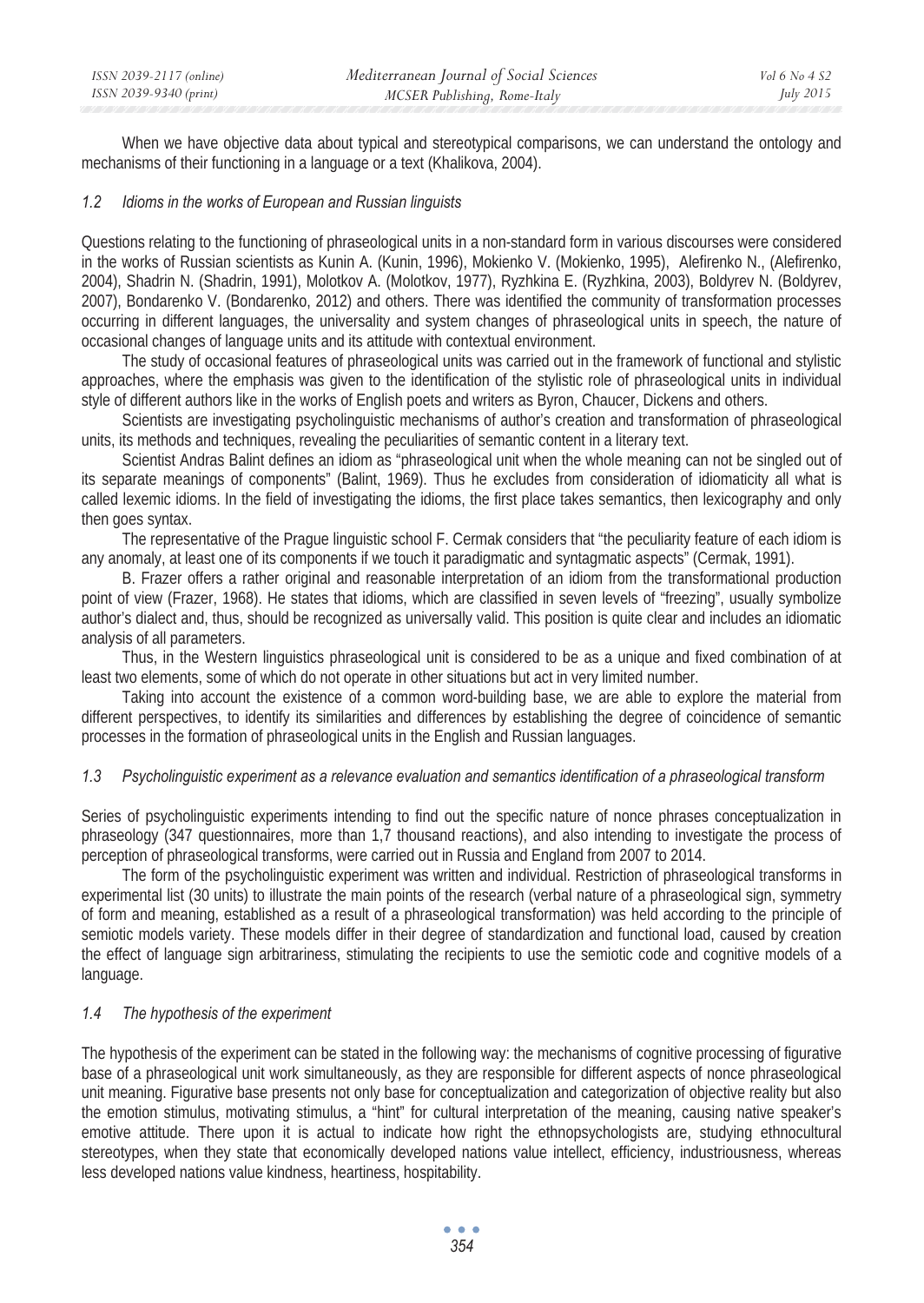# **2. Method**

### *2.1 The procedure of the experiment*

The aim of the psycholinguistic experiments is to explore cultural and national specific character of nonce phraseological units applied in the languages which are genetically and systematically different, and to reveal the characteristic features of Russian and English cultures reflecting psychological peculiarities of native speakers. In this experiment the following problems have been solved: 1) to define national vision of a man in language models and stereotypes; 2) to ascertain the mechanism of cultural interpretation of nonce phraseological units; 3) to examine the hypothesis experimentally, according to which figurative base of phraseological units represents the structure of knowledge, consisting of denotative, evaluative, emotional, emotive, cultural and stylistic components.

# *2.2 Participant Characteristics*

In the course of the experiment the following requirements were complied: 1) absence of informants' interest in experiment results; 2) anonymity of informants; 3) unlimitedness of associations; 4) limitedness of latent period (30 seconds). The total quantity of informants were 177 English and Russian native speakers.

The experiment was carried out in 3 stages:

On the first stage the informant was offered a stimulus - phraseological transformation, which he was supposed to interpret. He was recommended to use the first reactions, coming to his mind, his choice was not restricted by any classifying features. On the second stage associative and notional field of reactions, received from the given stimulus, was classified according to its notional constituent. On the third stage adequacy of interpretation and author's individual intention in the text was evaluated.

# **3. Results**

# *3.1 The asymmetry of Russian and English images-associations*

The main results of the experiment can be formed in the following way: all the native speakers defined the semantics of phraseological modification. The differences took place when evaluating the connotative, functional and stylistic components of meaning: ironic against humorous, vulgar against abusive, etc.

Informant's answers were characterized by the set of synonyms to the author's nonce phraseological transformation. It should be noticed that nonce phraseological units, taken in a context, were more expressive in informants' answers than those nonce phraseological units without context. Emotions differed too when perceiving phraseological units out of context and nonce phraseological units in context.

Experiment showed that Russian native speakers' images-associations, which occur when perceiving nonce phraseological units, were more various than those of English native speakers. English native speakers use images connected with natural phenomena and mythic characters. Russian native speakers use images from literature and folklore characters. Quantitative analysis of stereotypes, appearing in the text, shows that in Russian linguistic consciousness there are less stereotypes than in English linguistic consciousness (Davletbaeva, 2012).

# *3.2 Nonce phraseological units as a reflection of stereotypical nature of native speakers*

Nonce phraseological units, presented in context, were noticed to be more expressive than those out of context. It should be noticed that emotions varied in course of perceiving phraseological units out of context and nonce phraseological units in context.

Stereotypical nature of native speakers' reactions towards nonce phraseological units allow to make conclusion that typicality of images, underlying phraseological meanings, and involvement of the symbol, models and culture settings, reflecting the understanding, characteristic of the linguocultural unity, brings us to the idea that phraseological unit is the result of a collective thinking (Maslova, 2001). Moreover, the fact that it is impossible to comprehend a phraseological unit only according to the individual experience, figurativeness of these linguistic units and their ability to cause certain feelings, emotions and relations, allows to determine the cultural identity of the speakers. All this makes it possible to assume that phraseological units are the collective representations that belong to the archaic way of thinking, and therefore phraseologisms must be generated and perceived by the archaic structures of consciousness that co-exist

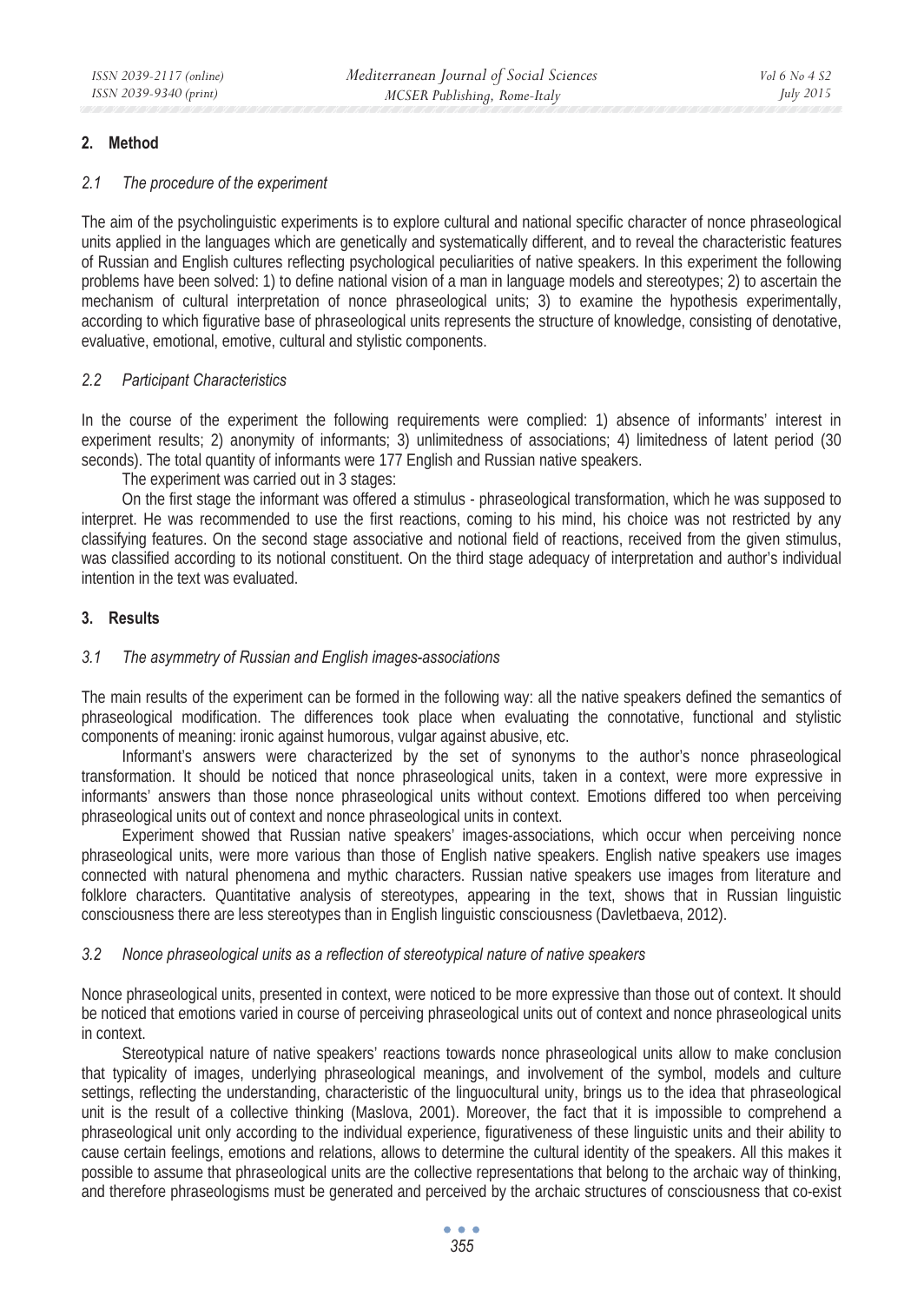| ISSN 2039-2117 (online) | Mediterranean Journal of Social Sciences | Vol 6 No 4 $S2$ |
|-------------------------|------------------------------------------|-----------------|
| ISSN 2039-9340 (print)  | MCSER Publishing, Rome-Italy             | July 2015       |

along with the structures of logics. This type of consciousness is characterized by the syncretism of psychic processes, concrete and imaginary nature of nature processes, unique logics that does not presuppose the existence of a causeand-effect relationship and based on the law of "communion" meaning the identification of the object and the subject.

It was revealed that the acceptability of any construction from recipient's point of view is determined by correlation with a linguistic norm and the corresponding model and ability to its logically correct interpretation. In its formal structure many nonce units are entities, corresponding to an active or passive phrase-generating model created, however, in violation of the laws of the compatibility and interoperability of immediate constituents. Therefore the interpretation in many cases is entirely dependent on the context.

### *3.3 Phraseological units serve as cultural and linguistic stereotypes*

The original PhU is not a product created in the act of communication, in opposition to an occasional phraseological unit. It is reproduced in a speech in its actual form. They have already laid the illocutionary force and perlocutionary effect. The speaker only needs to identify his intentions with that, what is conventionally attached in idioms, in their standard use and perception. This feature of phraseological units determines ability to serve as cultural and linguistic stereotypes.

As for the nonce PhU, their indirect meaning and statement aims are conventionally fixed, prescribed and predetermined by structure and purpose of the context.

Nonce PhU with a positive connotation, denoting the traits, arouse more varied responses than PhU describing negative traits where answers are more monotonous and stereotyped. At first glance, this contradicts the well-known fact: all the negative in the language is recorded in detail, thoroughly and diversely. However, a closer look shows that PhU with a negative evaluation, exceeding positive ones in quantity, divide the continuum picture of the world into smaller segments, that is more accurate.

Comparison of Russian and English material revealed that many meanings of nonce PhU produce similar imagesassociations, but even in this case their "profiles" are quite different. Because of the remoteness of the cultures and languages national linguistic consciousness in presented ethnic groups have different aesthetic ideals.

It appears that the way of thinking, connected with comprehending PhU, mostly inherits archaic forms of thinking. These forms are characterized by illogicality because it functions on the basis of the law of participation and communion, involving the identification of a subject and an object.

As experimental data showed that national linguistic personality perceives an object not according to space and time, but also according to the meaning, containing cultural stereotypes and models.

As the members of the same national unity see the world and perceive the world through these stereotypes, it is reflected and reserved in language with the help of linguistic stereotypes and model. Model in this case is an idealized stereotype, which represents on social and psychological level a reflection of a person's normative vision about humans, world, society, etc.

As shown in informants' answers, components of personal meaning are present both in the English and the Russian mentalities. Comparative analysis revealed that understanding of nonce PhU meaning and presence of personal meaning are two different, but coexisting levels of meaning representation in native speaker's consciousness. Therefore the image is always open for new interpretations and is subject to semantic transformations.

However in English speakers' answers non-conventional interpretation of the image prevails. This image can be interpreted on the base of nonce transformation of PhU.

The perception of nonce PhU depends on three parallel processes: the first one relates to the native speakers' reaction on a literal interpretation of the image and the actualization of the deep structures of consciousness; the second one relates to the logical structures of consciousness that provide a metaphorical interpretation of the image; the third one relates to the immersion of subjects in the context of cultural meanings, that is suggests some level of cultural and linguistic competence in general.

In its most general form it is possible to represented a scheme reflecting the structure of knowledge, as well as a mechanism of cultural interpretation of nonce PhU:

**Table 1:** 

| Mode of knowledge existence |                                   | Reaction on type of knowledge      | Level of analysis          |
|-----------------------------|-----------------------------------|------------------------------------|----------------------------|
|                             | Attitudes of the culture          | Emotivity                          | Interpretative             |
|                             | Denotatum                         | Evaluation                         | Rational                   |
|                             | Image                             | Emotion                            | Affective                  |
|                             | Archetypical image (culture code) | Archetypical relevance of an image | Unconscious interpretation |
|                             | Archetypical attitudes            | "Basic feeling"                    | Deep reflexive             |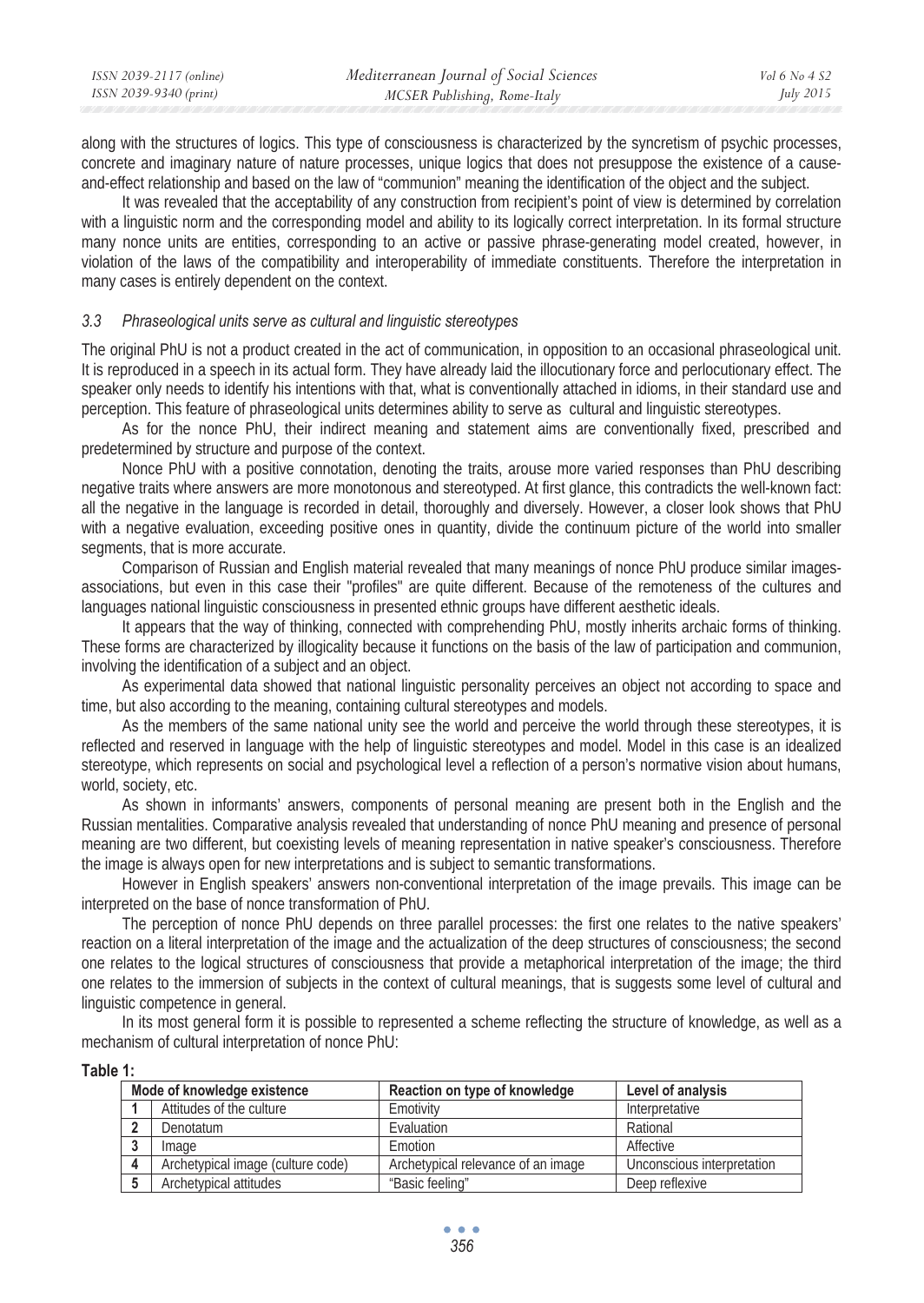Native speakers have the cultural code by which they interpret the meaning of the PhU not only consciously, but also on the level of the unconscious, traces of which are identified in the course of the experiment.

As a rating scales, the adjectives covering the whole range of sensations (e.g. hot-warm, fresh - musty, light heavy, hard - soft, incomprehensible - clear) were used.

### **4. Discussion**

The data processing procedure was carried out as follows: the individual matrix (protocols) of informants' answers were combined in the total matrix (15h16), which underwent the correlative and factor analysis. The procedure of factor analysis allows us to go from the description of objects (nonce PhU) with the original set of scales (adjectives) to more integral description given by a small number of factors, which are a form of a generalized set of adjectives.

| kicked the bucket or was otherwise                                | breath one's last                                                               |
|-------------------------------------------------------------------|---------------------------------------------------------------------------------|
| with one foot in the House of Lords<br>and one in the grave       | turn up his toes and day<br>join the angles and majority                        |
| to cash in your chips<br>and get off                              | he must have gonewest five<br>hundred vears ago at least                        |
| as dead as Caesarand as cold as<br>a church                       | his world gone up the spout                                                     |
| the undiscovered country from whose<br>bourn no traveller returns | had given up the ghost in despair<br>blown to Kingdom - Come                    |
| cross the Stygian<br>ferry and go glory                           | was gone to her rest beneath<br>Atlantic waves<br>sup Pluto and long home<br>F2 |

As a result of factor analysis, nonce PhU and adjectives were distributed on two factors having the following factorial weights: F1 (9 , 764) and F2 (2, 812) in English and F1 (7 , 673 ) and F2 (3, 450) in Russian language .

F1, formed by the adjectives: cold (cold), blunt (sharp), musty (musty), heavy (heavy), restraint (bound), etc. corresponded to the following nonce PhU: kicked the bucket or was otherwise; to cash in your chips and get off; as dead as Caesar ... and as cold as a church. Factor F1, formed respectively by the adjectives: soft (soft), light (light), warm (warm), weak (weak), fresh (fresh) and etc. correspond with such nonce PhU as: breath one's last; join the angles; his world gone up the spout; blown to Kingdom-Come.

This factor corresponds to the classical Ch.E. Osgood's terms "evaluation" and "activity – passivity." Positive evaluation coincides with the passive vector and the negative evaluation coincides with the active vector. Thus, the following PhU received positive evaluation: join the angles; cross the Stygian ferry and go to glory; was gone to her rest beneath the Atlantic waves. The following PhU received negative evaluation: to cash in your chips and get off; he must have gone ... west five hundred years ago at least.

Factor F2 is called "effacement – clarity," which is a variant of the classical factor "strength" (intensity).

The pole "effacement" formed by the adjectives: obliterated, indistinct, hollow, deaf, far, corresponded these nonce PhU: the undiscovered country from whose bourn no traveller returns; was gone to her rest beneath the Atlantic waves; sup with Pluto and long home; cross the Stygian ferry and go to glory; he must have gone ... west five hundred years ago at least; had given up the ghost in despair in the English language.

The pole "distinctiveness" corresponded the adjectives: distinct (clear), clear (clear), close (close), resounding (ringing) and nonce PhU: with one foot in the House of Lords and one in the grave; turn up his toes and day.

Thus, a small weight of factor F2 both in English and in Russian can be explained due to the fact that the semantic content of this factor is less significant for the subjects of the two nations, as the informants did not indicate the nonce PhU, whose figurative base, from their point of view, "it is difficult imagine" or, on the contrary, "very well presented."

The experimental data reveals that nonce PhU of ideographic field «death» are perceived and experienced by speakers of both languages in the same way.